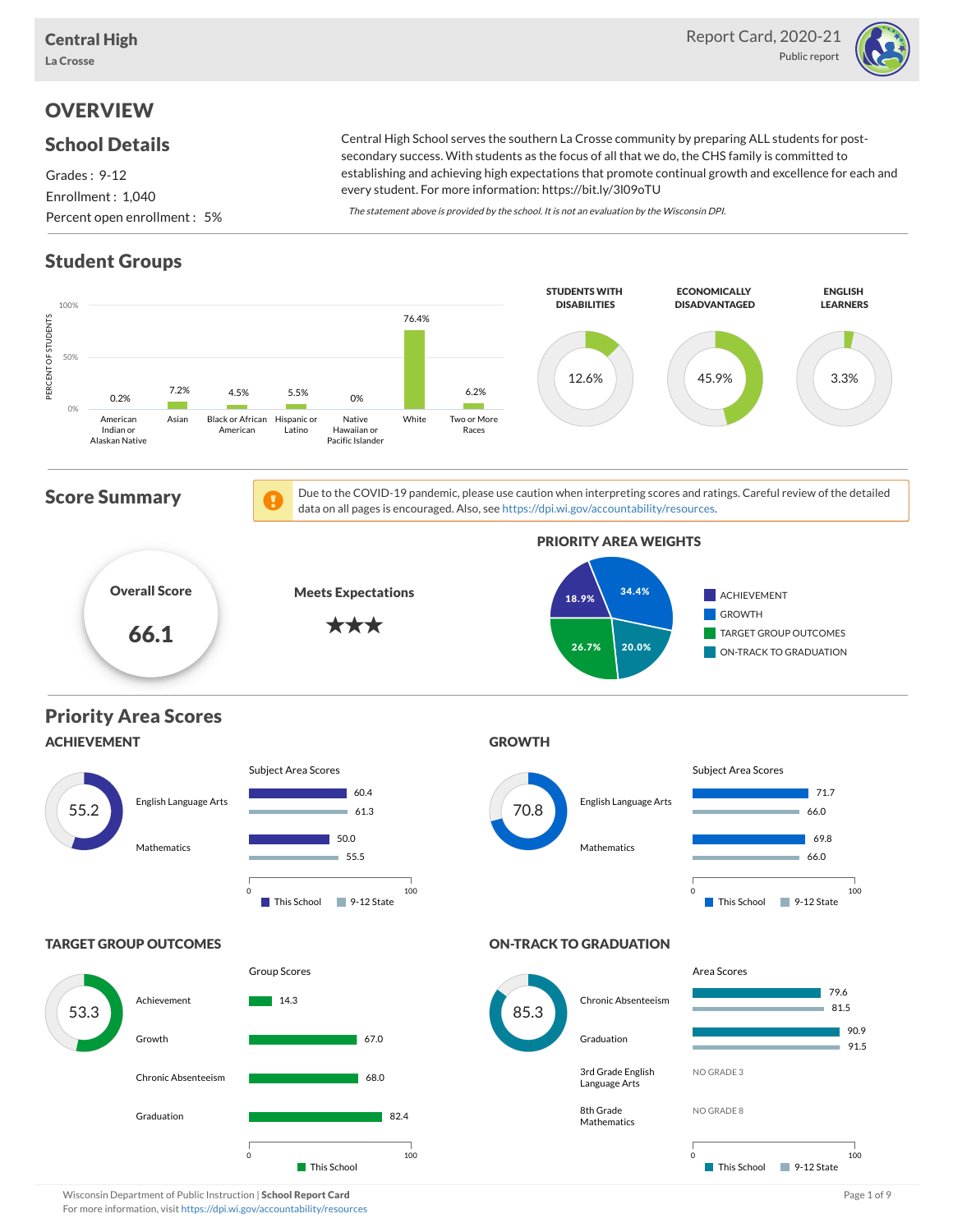

## ACHIEVEMENT

This priority area summarizes how this school's students performed on state assessments using a points-based proficiency system that gives partial credit for Basic test performance and extra credit for Advanced performance. The score is a multi-year average of English language arts and mathematics subscores.

## Priority Area Score



#### Student Group Achievement, 2020-21 (for information only)

Group size is given in parentheses. Groups with fewer than 20 students are not displayed.

#### ENGLISH LANGUAGE ARTS





#### Performance Levels by Year

These graphs show school-wide percentages and group sizes of students performing at each level.

#### ENGLISH LANGUAGE ARTS



#### **MATHEMATICS**



Wisconsin Department of Public Instruction | School Report Card Page 2 of 9 and 2 of 9 and 2 of 9 and 2 of 9 and 2 of 9 and 2 of 9 and 2 of 9 and 2 of 9 and 2 of 9 and 2 of 9 and 2 of 9 and 2 of 9 and 2 of 9 and 2 of 9 and

For more information, visit <https://dpi.wi.gov/accountability/resources>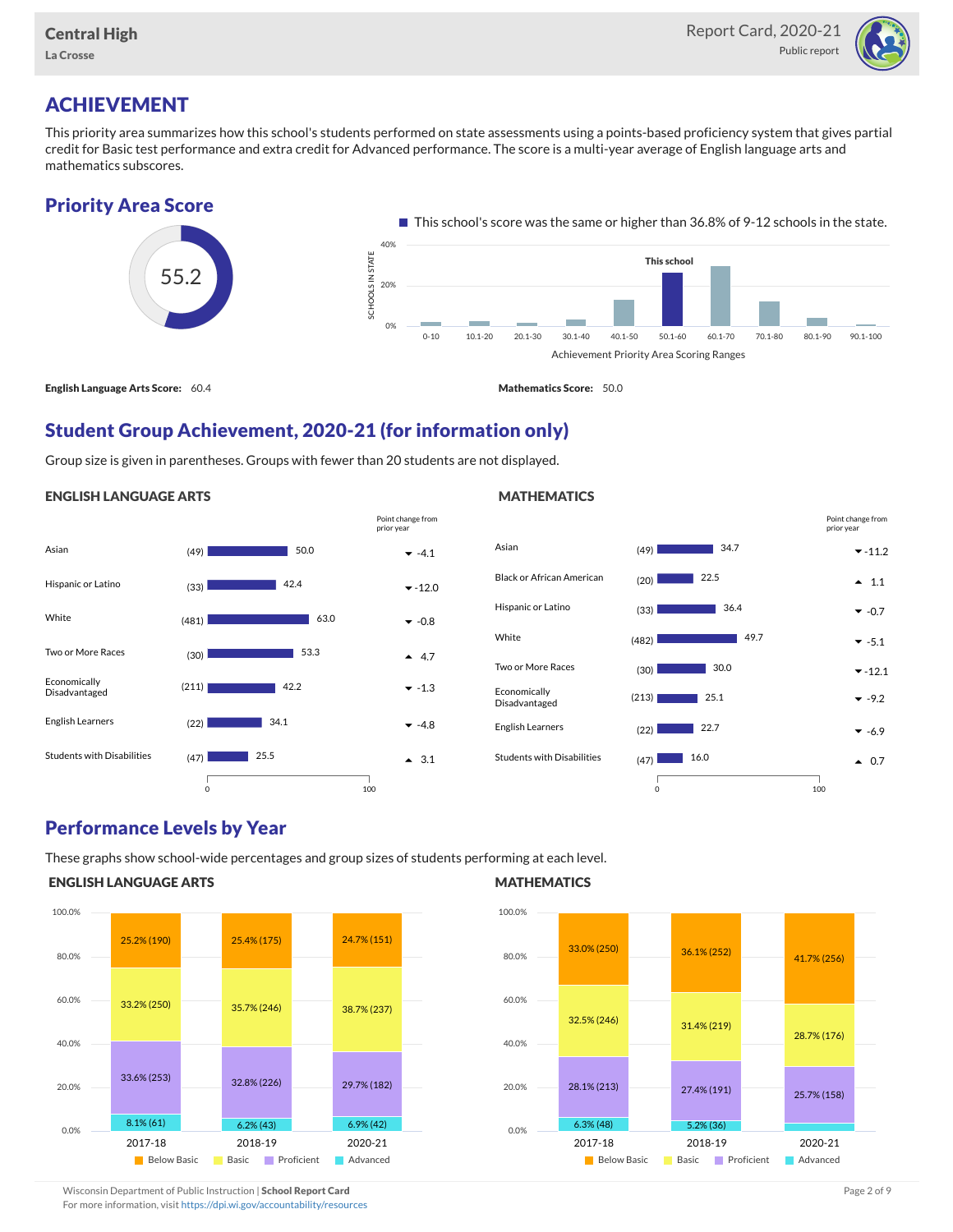

# ACHIEVEMENT - ADDITIONAL INFORMATION

The data on this page is for information only.

# Test Participation Rates, 2020-21

| <b>ENGLISH LANGUAGE ARTS</b> |                             | <b>MATHEMATICS</b> |                                   |  |  |  |  |
|------------------------------|-----------------------------|--------------------|-----------------------------------|--|--|--|--|
| All students                 | Lowest-participating group: | All students       | Lowest-participating group:       |  |  |  |  |
|                              | Students with Disabilities  |                    | <b>Students with Disabilities</b> |  |  |  |  |
| 83.4%                        | 57.3%                       | 83.5%              | 56.2%                             |  |  |  |  |

#### Student Group Performance Levels by Year

Groups with any full academic year students in tested grades are shown.

#### ENGLISH LANGUAGE ARTS

|                                   | 2017-18          |          |            |       |                | 2018-19           |          |            |                 |                | 2020-21          |           |            |           |                    |
|-----------------------------------|------------------|----------|------------|-------|----------------|-------------------|----------|------------|-----------------|----------------|------------------|-----------|------------|-----------|--------------------|
|                                   | Tested<br>Total# | Advanced | Proficient | Basic | Below<br>Basic | Tested<br>Total # | Advanced | Proficient | Basi<br>$\circ$ | Below<br>Basic | Tested<br>Total# | Advanced  | Proficient | Basic     | <b>Below Basic</b> |
| All Students: 9-12 State          | 190,484          | 8.7%     | 34.2%      | 32.2% | 24.9%          | 190,984           | 8.3%     | 32.5%      | 32.2%           | 26.9%          | 167,122          | 6.8%      | 32.4%      | 34.4%     | 26.4%              |
| <b>All Students</b>               | 754              | 8.1%     | 33.6%      | 33.2% | 25.2%          | 690               | 6.2%     | 32.8%      | 35.7%           | 25.4%          | 612              | 6.9%      | 29.7%      | 38.7%     | 24.7%              |
| American Indian or Alaskan Native | $\angle 20$      | $\star$  | $\star$    | ٠     | $\star$        | $\angle 20$       | $\star$  | $\star$    | $\star$         | $\star$        | $\Omega$         | <b>NA</b> | <b>NA</b>  | <b>NA</b> | <b>NA</b>          |
| Asian                             | 62               | 3.2%     | 24.2%      | 45.2% | 27.4%          | 49                | 2.0%     | 22.4%      | 57.1%           | 18.4%          | 49               | 2.0%      | 20.4%      | 53.1%     | 24.5%              |
| <b>Black or African American</b>  | 33               | 3.0%     | 12.1%      | 42.4% | 42.4%          | 32                | 0.0%     | 9.4%       | 37.5%           | 53.1%          | $\angle 20$      | $\star$   | $\star$    |           |                    |
| Hispanic or Latino                | 33               | 3.0%     | 24.2%      | 27.3% | 45.5%          | 34                | 0.0%     | 35.3%      | 38.2%           | 26.5%          | 33               | 0.0%      | 24.2%      | 36.4%     | 39.4%              |
| White                             | 568              | 9.3%     | 36.8%      | 32.2% | 21.7%          | 534               | 7.3%     | 35.8%      | 34.1%           | 22.8%          | 481              | 8.1%      | 32.6%      | 36.4%     | 22.9%              |
| Two or More Races                 | 51               | 7.8%     | 31.4%      | 29.4% | 31.4%          | 37                | 8.1%     | 21.6%      | 29.7%           | 40.5%          | 30               | 6.7%      | 20.0%      | 46.7%     | 26.7%              |
| <b>Economically Disadvantaged</b> | 275              | 2.2%     | 22.5%      | 34.9% | 40.4%          | 268               | 1.9%     | 25.0%      | 31.3%           | 41.8%          | 211              | 2.4%      | 16.6%      | 44.1%     | 37.0%              |
| <b>English Learners</b>           | 34               | 0.0%     | 8.8%       | 41.2% | 50.0%          | 27                | 0.0%     | 7.4%       | 63.0%           | 29.6%          | 22               | 0.0%      | 9.1%       | 50.0%     | 40.9%              |
| <b>Students with Disabilities</b> | 95               | 1.1%     | 10.5%      | 16.8% | 71.6%          | 87                | 0.0%     | 11.5%      | 21.8%           | 66.7%          | 47               | 2.1%      | 10.6%      | 23.4%     | 63.8%              |

#### **MATHEMATICS**

|                                   | 2017-18          |           |            |       | 2018-19        |                  |          |            |           | 2020-21        |                  |           |            |           |                    |
|-----------------------------------|------------------|-----------|------------|-------|----------------|------------------|----------|------------|-----------|----------------|------------------|-----------|------------|-----------|--------------------|
|                                   | Tested<br>Total# | Advanced  | Proficient | Basic | Below<br>Basic | Tested<br>Total# | Advanced | Proficient | Basic     | Below<br>Basic | Tested<br>Total# | Advanced  | Proficient | Basic     | <b>Below Basic</b> |
| All Students: 9-12 State          | 190,833          | 9.9%      | 29.3%      | 29.0% | 31.8%          | 191,249          | 9.7%     | 27.8%      | 28.6%     | 33.9%          | 167,297          | 6.2%      | 27.7%      | 29.8%     | 36.3%              |
| <b>All Students</b>               | 757              | 6.3%      | 28.1%      | 32.5% | 33.0%          | 698              | 5.2%     | 27.4%      | 31.4%     | 36.1%          | 614              | 3.9%      | 25.7%      | 28.7%     | 41.7%              |
| American Indian or Alaskan Native | $\angle 20$      | $\ddot{}$ | $\star$    | ٠     | $\star$        | $\sim 20$        | $\star$  | $\star$    | $\ddot{}$ | $\star$        | $\Omega$         | <b>NA</b> | <b>NA</b>  | <b>NA</b> | <b>NA</b>          |
| Asian                             | 62               | 3.2%      | 21.0%      | 33.9% | 41.9%          | 49               | 6.1%     | 14.3%      | 44.9%     | 34.7%          | 49               | 0.0%      | 18.4%      | 32.7%     | 49.0%              |
| <b>Black or African American</b>  | 34               | 5.9%      | 5.9%       | 26.5% | 61.8%          | 35               | 0.0%     | 5.7%       | 31.4%     | 62.9%          | 20               | 5.0%      | 5.0%       | 20.0%     | 70.0%              |
| Hispanic or Latino                | 32               | 3.1%      | 18.8%      | 43.8% | 34.4%          | 35               | 0.0%     | 28.6%      | 17.1%     | 54.3%          | 33               | 0.0%      | 21.2%      | 30.3%     | 48.5%              |
| White                             | 570              | 7.2%      | 31.6%      | 32.6% | 28.6%          | 537              | 6.0%     | 30.2%      | 31.5%     | 32.4%          | 482              | 4.6%      | 28.4%      | 28.8%     | 38.2%              |
| Two or More Races                 | 53               | 3.8%      | 20.8%      | 30.2% | 45.3%          | 38               | 2.6%     | 23.7%      | 28.9%     | 44.7%          | 30               | 3.3%      | 13.3%      | 23.3%     | 60.0%              |
| <b>Economically Disadvantaged</b> | 278              | 2.9%      | 18.0%      | 30.6% | 48.6%          | 271              | 1.8%     | 17.7%      | 27.7%     | 52.8%          | 213              | 1.4%      | 8.5%       | 29.1%     | 61.0%              |
| English Learners                  | 34               | 0.0%      | 8.8%       | 29.4% | 61.8%          | 27               | 0.0%     | 7.4%       | 44.4%     | 48.1%          | 22               | 4.5%      | 9.1%       | 13.6%     | 72.7%              |
| <b>Students with Disabilities</b> | 96               | 0.0%      | 2.1%       | 21.9% | 76.0%          | 88               | 0.0%     | 9.1%       | 12.5%     | 78.4%          | 47               | 0.0%      | 8.5%       | 14.9%     | 76.6%              |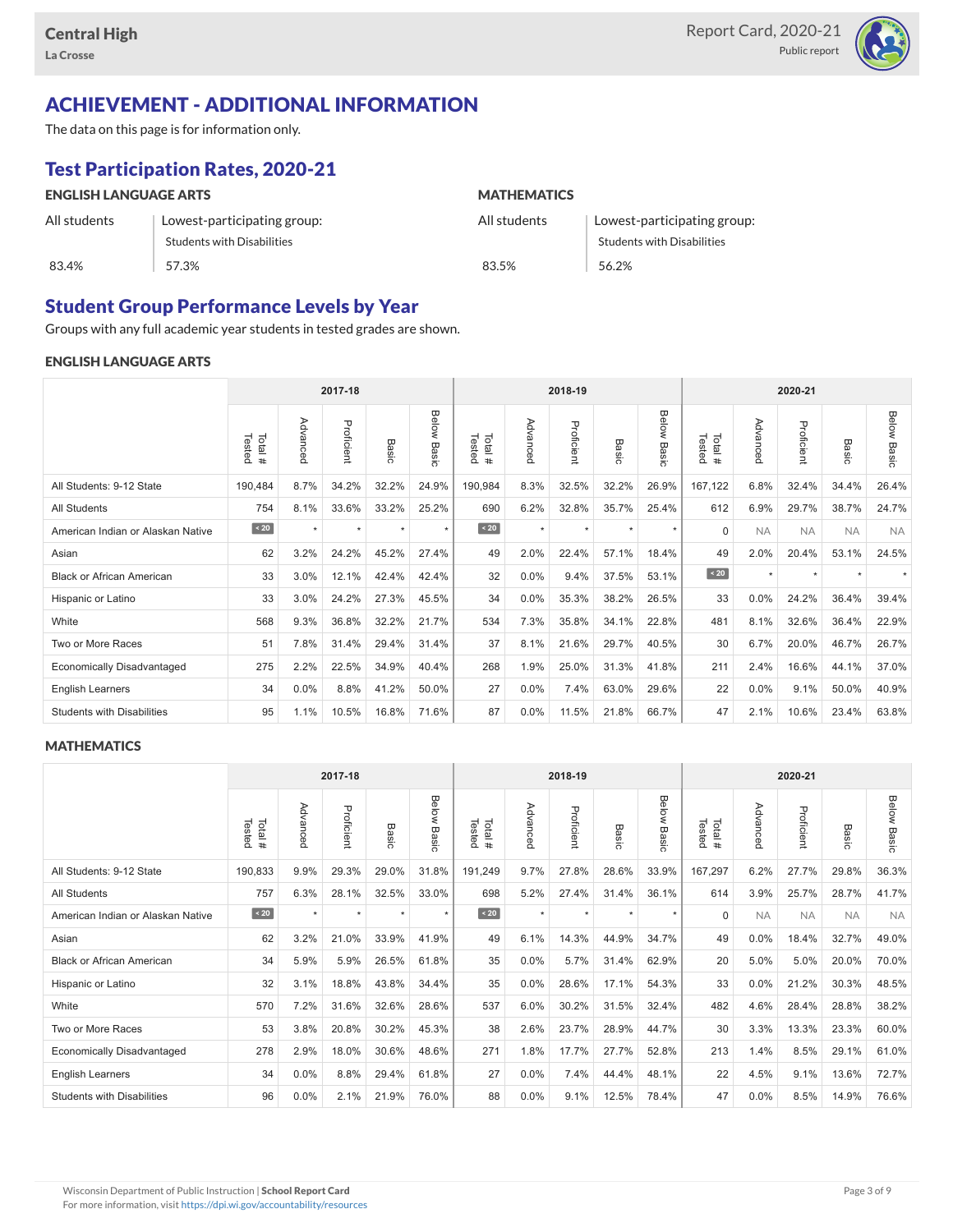

## **GROWTH**

This priority area measures year-to-year student progress on statewide tests. It uses a value-added model that seeks to control for circumstances beyond the influence of educators. A high value-added score means that on average students in the school are progressing more quickly than other, similar students. Growth is scored from 0 to 100 to match the other priority areas and is a conversion from the roughly 0 to 6 value-added score.



### Student Group Value-Added (for information only)

Value-added scores cover an approximately 0-6 range. Higher scores mean greater positive impact. A score of 3.0 is average. Group size is shown in parentheses. Groups with fewer than 20 students are not displayed. Shaded boxes indicate higher-than-average scores.

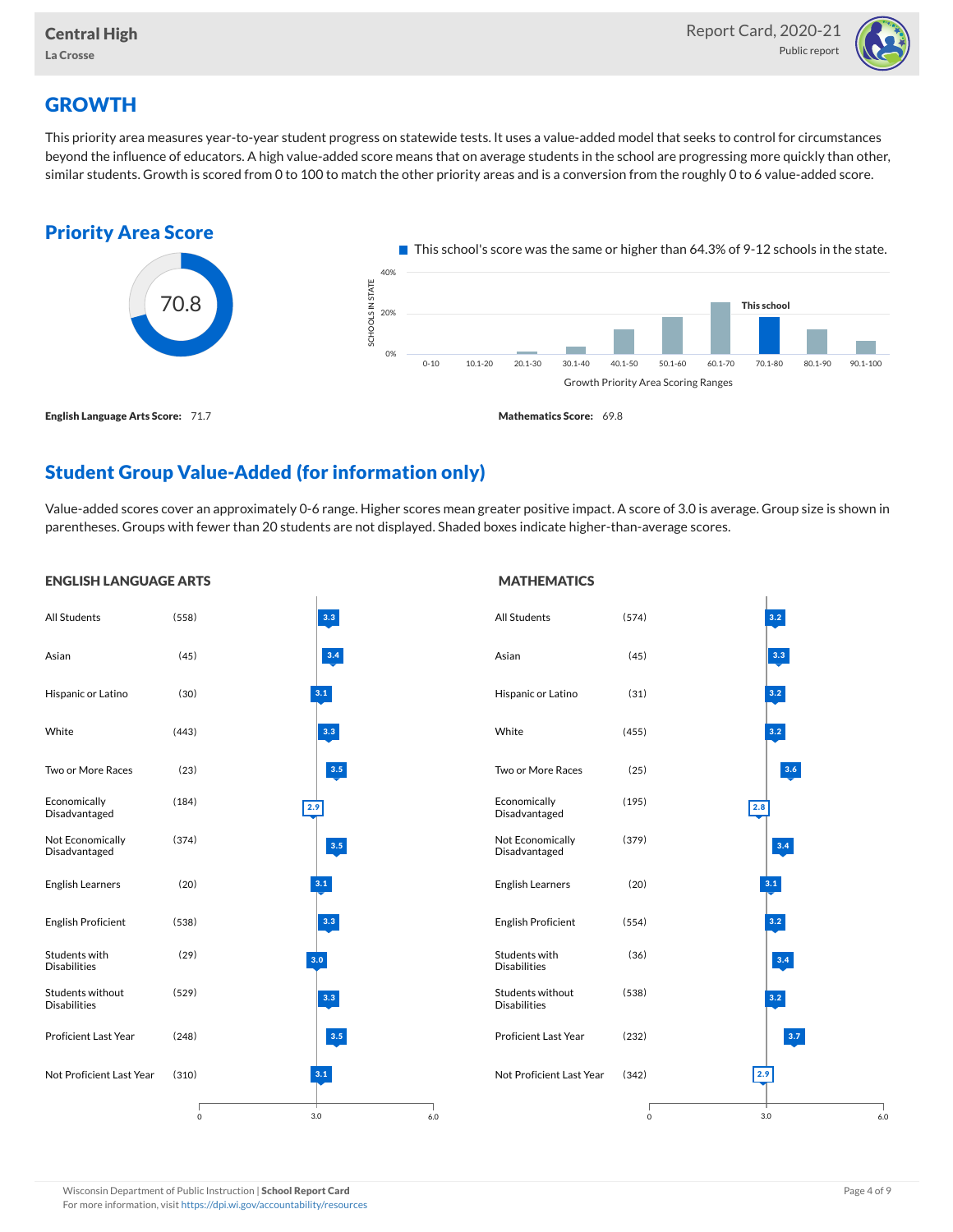

## TARGET GROUP OUTCOMES

This priority area examines outcomes for students with the lowest test scores — the Target Group. It is designed to promote equity by helping schools focus on learners who need the most support while also improving outcomes for all students. The priority area score combines component scores for achievement, growth, chronic absenteeism, and attendance or graduation rate. Data are not displayed when target groups have fewer than 20 students.

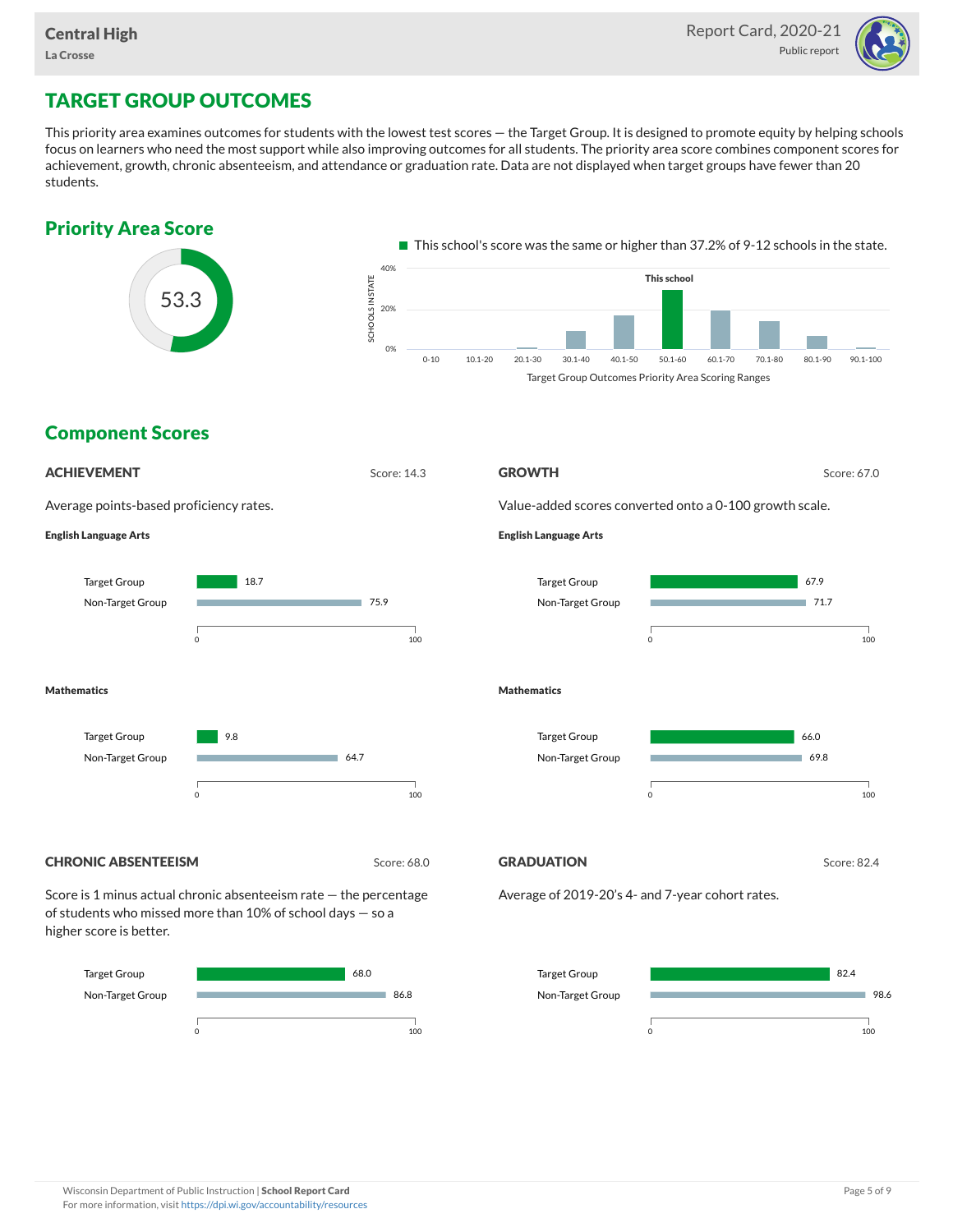

## ON-TRACK TO GRADUATION

This priority area indicates how successfully students are progressing toward completing their K-12 education. The score combines component scores for measures of student engagement and achievement.



#### Component Scores

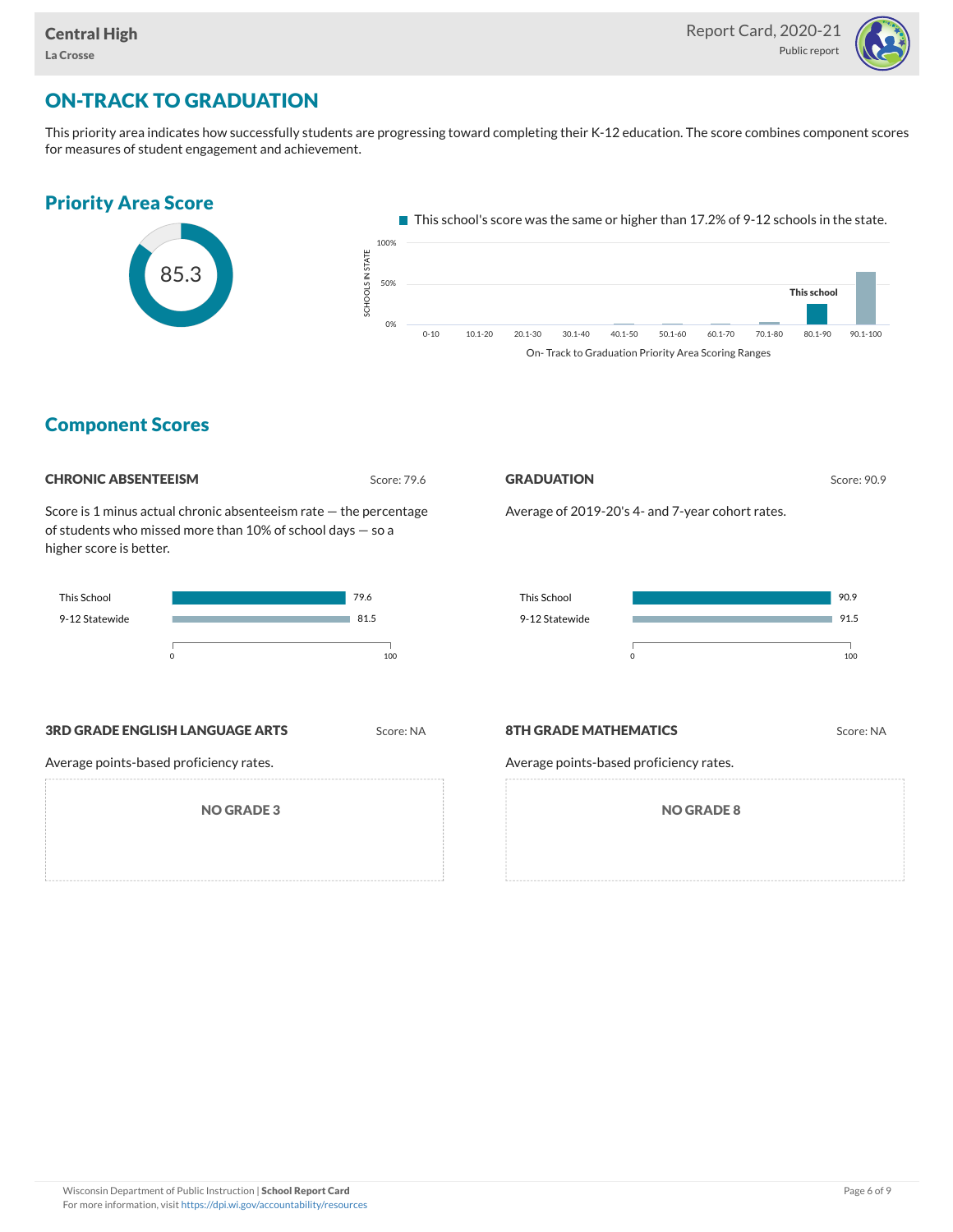

## ON-TRACK TO GRADUATION - ADDITIONAL INFORMATION

This page provides additional detail about chronic absenteeism and graduation and is for information only.

#### Student Group Chronic Absenteeism Rates, Single-Year

|                                   | 2017-18   |         | 2018-19         |         | 2019-20         |       |  |
|-----------------------------------|-----------|---------|-----------------|---------|-----------------|-------|--|
|                                   | Students  | Rate    | <b>Students</b> | Rate    | <b>Students</b> | Rate  |  |
| All Students: 9-12 State          | 265,727   | 18.9%   | 265,360         | 18.9%   | 264,745         | 17.9% |  |
| <b>All Students</b>               | 1,031     | 22.7%   | 1,054           | 21.0%   | 988             | 18.4% |  |
| American Indian or Alaskan Native | $\sim 20$ | $\star$ | $\sim 20$       | $\star$ | $\angle 20$     |       |  |
| Asian                             | 85        | 22.4%   | 71              | 15.5%   | 75              | 12.0% |  |
| <b>Black or African American</b>  | 64        | 50.0%   | 57              | 42.1%   | 51              | 37.3% |  |
| Hispanic or Latino                | 47        | 38.3%   | 52              | 23.1%   | 44              | 22.7% |  |
| White                             | 753       | 17.9%   | 796             | 18.0%   | 751             | 16.0% |  |
| Two or More Races                 | 75        | 38.7%   | 70              | 40.0%   | 62              | 33.9% |  |
| <b>Economically Disadvantaged</b> | 398       | 38.2%   | 423             | 34.0%   | 396             | 31.6% |  |
| <b>English Learners</b>           | 47        | 31.9%   | 40              | 25.0%   | 37              | 21.6% |  |
| <b>Students with Disabilities</b> | 139       | 39.6%   | 146             | 37.0%   | 133             | 33.8% |  |

#### Student Group Graduation Rates

This table shows for each of two cohorts the percentage of students starting high school together who graduated by 2019-20. The four-year rate pertains to students who started high school four years earlier, and the seven-year rate pertains to students who started seven years earlier.

|                                   |                    | Four-year cohort graduation rate |         | Seven-year cohort graduation rate |           |       |  |  |
|-----------------------------------|--------------------|----------------------------------|---------|-----------------------------------|-----------|-------|--|--|
|                                   | Students in cohort | Graduates                        | Rate    | Students in cohort                | Graduates | Rate  |  |  |
| All Students: 9-12 State          | 66,987             | 60,500                           | 90.3%   | 65,509                            | 60,787    | 92.8% |  |  |
| <b>All Students</b>               | 247                | 217                              | 87.9%   | 299                               | 279       | 93.3% |  |  |
| American Indian or Alaskan Native | $\angle 20$        | $\star$                          | $\star$ | $\angle 20$                       | $\star$   |       |  |  |
| Asian                             | 21                 | 21                               | 100.0%  | 24                                | 22        | 91.7% |  |  |
| <b>Black or African American</b>  | $\angle 20$        | $\star$                          | ٠       | $\angle 20$                       | $\star$   |       |  |  |
| Hispanic or Latino                | $\angle 20$        | $\star$                          | $\star$ | $\leq 20$                         | $\star$   |       |  |  |
| White                             | 175                | 158                              | 90.3%   | 235                               | 225       | 95.7% |  |  |
| Two or More Races                 | $\angle 20$        | $\star$                          | $\star$ | 21                                | 17        | 81.0% |  |  |
| <b>Economically Disadvantaged</b> | 89                 | 69                               | 77.5%   | 116                               | 99        | 85.3% |  |  |
| English Learners                  | $\angle 20$        | $\star$                          | $\star$ | $\angle 20$                       | $\star$   |       |  |  |
| <b>Students with Disabilities</b> | 34                 | 21                               | 61.8%   | 38                                | 35        | 92.1% |  |  |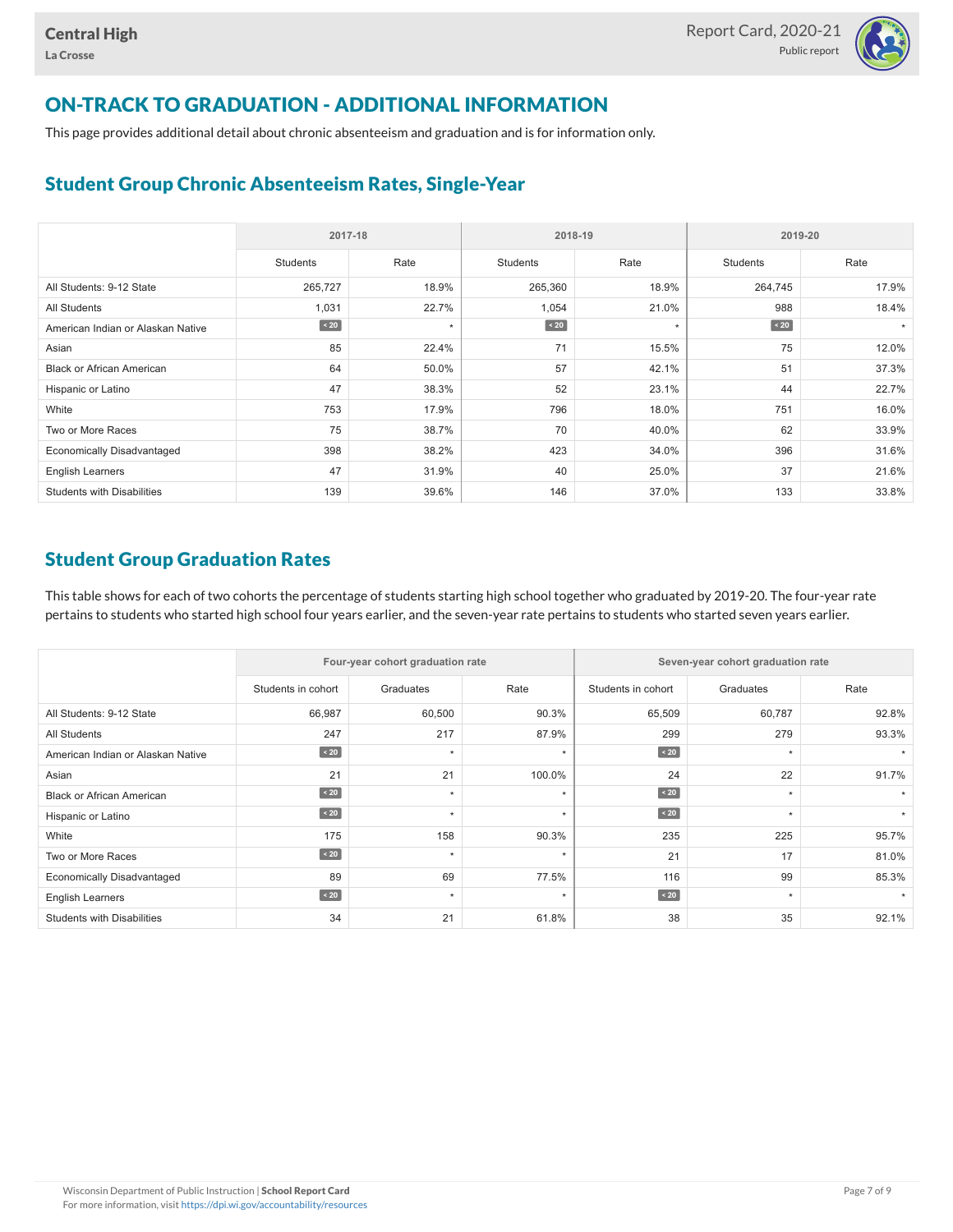

## POSTSECONDARY PREPARATION, 2019-20

Section 115.385 (d)1.-5., Wis. Stat., requires report cards to include data on pupil participation in various postsecondary preparation opportunities. All data are for grades 9-12. This is for information only and does not affect scores. Course and program data are reported by schools and districts to DPI, and this is the first time these data are included on report cards. Please use caution when interpreting these data. Asterisks replace all-student participation data if the school enrolled fewer than 20 students.

#### Participation by Type of Postsecondary Preparation

| <b>ADVANCED COURSES</b>                                                      |                             | <b>DUAL ENROLLMENT</b>                                                         |       | <b>INDUSTRY-RECOGNIZED</b><br><b>CREDENTIALS</b> |                                                                    | <b>WORK-BASED LEARNING</b>   |                              |  |
|------------------------------------------------------------------------------|-----------------------------|--------------------------------------------------------------------------------|-------|--------------------------------------------------|--------------------------------------------------------------------|------------------------------|------------------------------|--|
| School                                                                       | State                       | School                                                                         | State | School                                           | State                                                              | School                       | State                        |  |
| 29.7%                                                                        | 19.2%                       | 34.6%                                                                          | 17.8% | 2.6%                                             | 1.4%                                                               | 0.5%                         | 2.4%                         |  |
| 314 students successfully<br>completed at least one<br>Advanced Placement or |                             | 365 students successfully<br>completed at least one dual<br>enrollment course. |       |                                                  | 27 students earned at least one<br>industry-recognized credential. | 5 students participated in a | work-based learning program. |  |
|                                                                              | International Baccalaureate |                                                                                |       |                                                  |                                                                    |                              |                              |  |

#### Student Group Participation

course.

This table compares the percentages of students in the school participating in different types of postsecondary preparation opportunities with the percentages for the state. All groups present in the school are shown. Total student enrollments are given for reference.

|                                   | <b>Total # Enrolled</b> |              | <b>Advanced Courses</b> |              | <b>Dual Enrollment</b> |              | Industry-Recognized<br><b>Credentials</b> |       | <b>Work-Based Learning</b> |       |
|-----------------------------------|-------------------------|--------------|-------------------------|--------------|------------------------|--------------|-------------------------------------------|-------|----------------------------|-------|
|                                   | School                  | <b>State</b> | School                  | <b>State</b> | School                 | <b>State</b> | School                                    | State | School                     | State |
| American Indian or Alaskan Native | $\sim 20$               | 3,044        | $\star$                 | 7.7%         | $\star$                | 12.3%        |                                           | 0.5%  | $\star$                    | 0.9%  |
| Asian                             | 77                      | 10,028       | 32.5%                   | 27.3%        | 24.7%                  | 17.9%        | 0.0%                                      | 1.1%  | $0.0\%$                    | 1.4%  |
| <b>Black or African American</b>  | 62                      | 24,232       | 14.5%                   | 11.5%        | 19.4%                  | 9.9%         | $0.0\%$                                   | 0.3%  | $0.0\%$                    | 0.8%  |
| Hispanic or Latino                | 53                      | 31,812       | 24.5%                   | 14.7%        | 32.1%                  | 14.1%        | $0.0\%$                                   | 0.9%  | $0.0\%$                    | 1.4%  |
| White                             | 792                     | 188,332      | 32.1%                   | 20.8%        | 37.8%                  | 19.7%        | 3.3%                                      | 1.6%  | 0.5%                       | 2.8%  |
| Two or More Races                 | 66                      | 9,226        | 19.7%                   | 16.1%        | 25.8%                  | 13.3%        | 1.5%                                      | 1.1%  | 1.5%                       | 1.4%  |
| <b>Economically Disadvantaged</b> | 439                     | 97,617       | 17.5%                   | 11.0%        | 27.6%                  | 13.7%        | 0.7%                                      | 0.8%  | $0.0\%$                    | 1.7%  |
| <b>English Learners</b>           | 42                      | 13,412       | 7.1%                    | 8.7%         | 26.2%                  | 14.1%        | $0.0\%$                                   | 0.5%  | $0.0\%$                    | 1.3%  |
| <b>Students with Disabilities</b> | 155                     | 34,473       | 1.9%                    | 2.9%         | 20.0%                  | 10.2%        | 0.6%                                      | 0.5%  | $0.0\%$                    | 1.4%  |